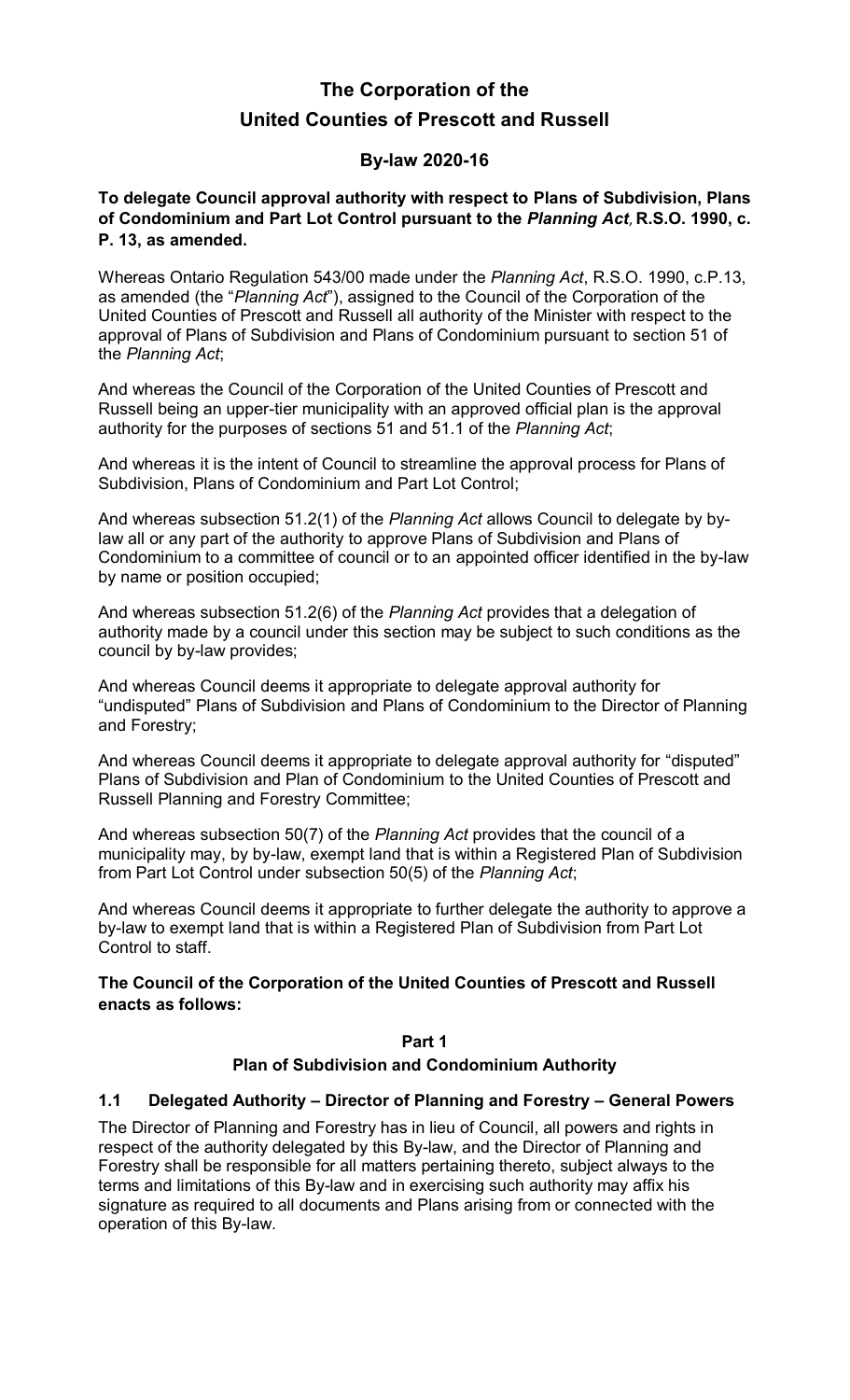#### **1.2 Delegated Authority – "Undisputed" Plan of Subdivision and Plan of Condominium – Specific Powers**

All authority of Council under sections 51 and 51.1 of the *Planning Act* and under section 9 of the *Condominium Act*, 1998, S.O. 1998, c. 19, as amended, for "undisputed" Plans of Subdivision and Plans of Condominium is hereby delegated to the Director of Planning and Forestry.

For purposes of determining what shall be considered an "undisputed" Plan of Subdivision and Plan of Condominium, the related file shall satisfy all of the following requirements:

- (i) Is consistent with the Provincial Policy Statement;
- (ii) Conforms with the County Official Plan;
- (iii) Conforms with the local municipal Official Plan, if any;
- (iv) Has no unresolved concerns/objections from a Member of the Public or a Public Body/Agency; and
- (v) Is recommended for approval by the local municipality.

#### **1.3 Delegated Authority – "Disputed" Plan of Subdivision and Plan of Condominium – Specific Powers**

All authority of Council under sections 51 and 51.1 of the *Planning Act* and under section 9 of the *Condominium Act*, 1998, S.O. 1998, c. 19, as amended, for "disputed" Plans of Subdivision and Plans of Condominium is hereby delegated to the Director of Planning and Forestry save and except for:

- (a) the authority to give or refuse to grant approval to a draft plan of subdivision pursuant to subsection 51(31) of the Act;
- (b) the authority to withdraw the approval of a draft plan of subdivision pursuant to subsection 51(44) of the Act; and
- (c) the authority to withdraw final approval pursuant to subsection 51(59) of the Act.

The authority of Council under subsections 51(31), 51(44) and 51(59) of the *Planning Act* for "disputed" Plans of Subdivision and Plans of Condominium is hereby delegated to the United Counties of Prescott and Russell Planning and Forestry Committee.

A "disputed" Plan of Subdivision and Plan of Condominium shall be those that do not satisfy all of the requirements stated in Part 1.2 of this By-law.

#### **Part 2 Part Lot Control**

## **2.1 Established Authority – Director of Planning and Forestry**

The authority to approve the designation of lands not subject to part lot control through a Part Lot Control By-law, under subsection 50(7) of the *Planning Act* is hereby delegated to the Director of Planning and Forestry.

The application for Part Lot Control exemption shall satisfy all of the following requirements:

- (i) Is consistent with the Provincial Policy Statement;
- (ii) Conforms with the United Counties Official Plan;
- (iii) Conforms with the local municipal Official Plan, if any;
- (iv) Complies with the municipal Zoning By-law; and
- (v) Has been adopted by by-law by the local municipality.

#### **2.2 Delegated Authority – Director of Planning and Forestry Absence**

When the Director of Planning and Forestry is absent or his/her office is vacant, the Supervisor of Planning, or when he/she is absent or his/her office is vacant, the Clerk of the United Counties of Prescott and Russell shall act in the place and stead of the Director of Planning and Forestry under this By-law and while so acting, the Supervisor of Planning or the Clerk has and may exercise all the rights, powers, and authority of the